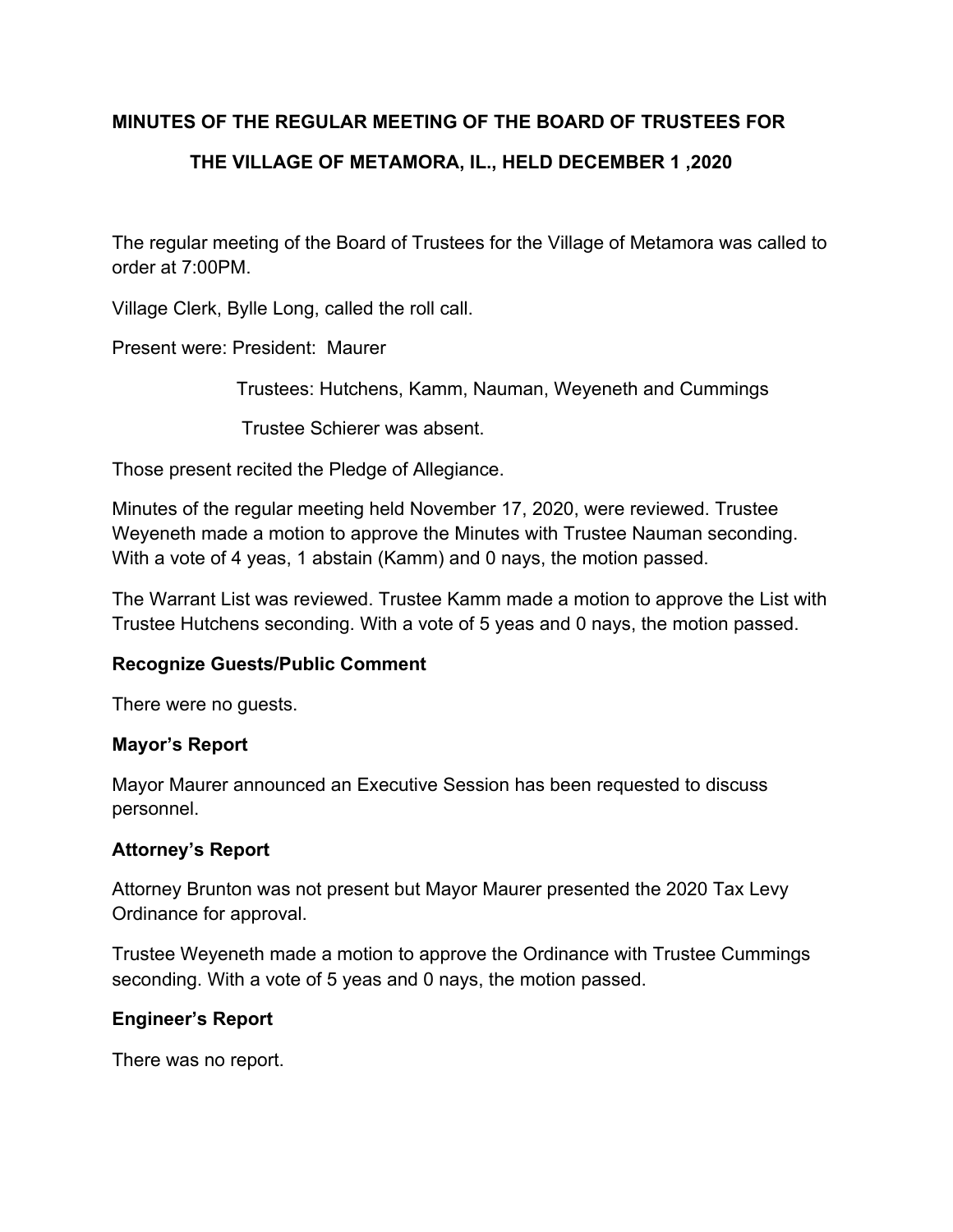## **Treasurer's Report**

Treasurer Garber gave the following report:

#### CASH BALANCES

Cash balances as of October 31, 2020, decreased \$231,428, a 3.9% decrease from September 30, 2020.

#### MAJOR RECEIPTS

| State Of Illinois - Taxes            | \$93,523 |
|--------------------------------------|----------|
| State Of Illinois - Motor Fuel Taxes | \$11,652 |
| J & D Farms Partnership              | \$37,125 |

## MAJOR DISBURSEMENTS

| Ace In The Hole                        | \$23,478  |
|----------------------------------------|-----------|
| <b>Brenntag Mid-South</b>              | \$12,847  |
| <b>Constellation New Energy</b>        | \$10,870  |
| Emergency 116                          | \$57,234  |
| <b>IEPA</b>                            | \$31,329  |
| <b>IML Risk Management Association</b> | \$95,032  |
| Metamora Fire Dept                     | \$13,368  |
| <b>Morton Community Bank</b>           | \$100,264 |
| Steffen's 3-D Construction             | \$55,120  |

#### **INVESTMENTS**

Funds were invested during the month of October in the Money Market at Commerce Bank earning interest at a rate of .05%. Funds were invested during the month of October in the Money Market at Goodfield State Bank earning interest at a rate of .15%. The Goodfield State Bank Insured Cash Sweep Account earned interest at a rate of .5% on the balance as of October 31, 2020.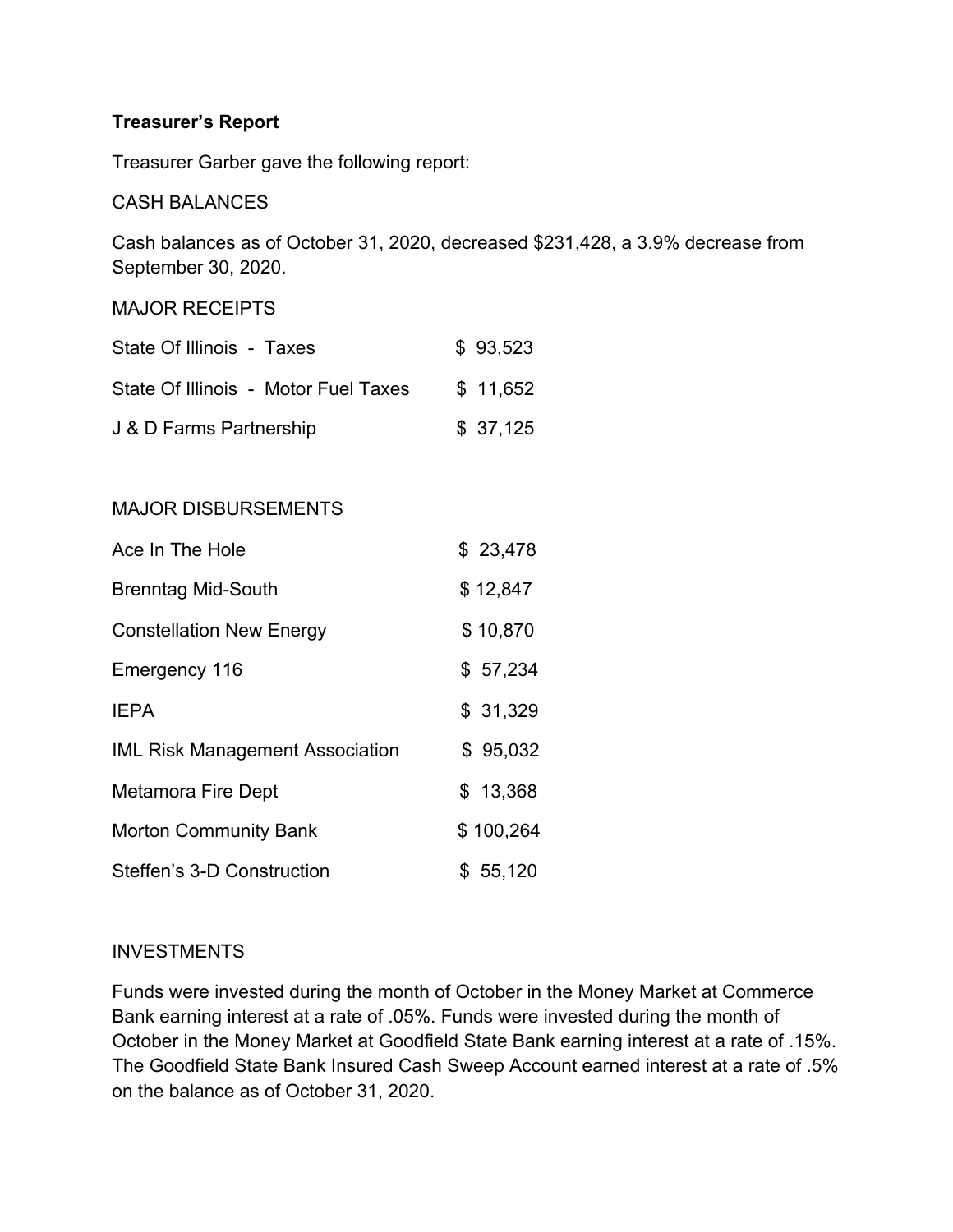## **Public Works Dept.**

Trustee Nauman reported on the expenditures against the Cure Program. At this time, the Village has spent approximately \$82,000.00 of the allowed \$149,900 in the program. This money will be reimbursed to the Village through the Program. The balance of monies available will possibly be used at Snyder Village. Only items on a list provided by the program that meet the criteria for COVID safety are allowed.

## **Police/Fire/ESD**

Trustee Kamm stated that negotiations with the Police Union are scheduled to start December 8, 2020. They have been delayed because of COVID-19.

## **Finance/Economic Development/Insurance**

Trustee Weyeneth asked if the Board would be willing to increase their donation to the Fire Dept. this year. It has been \$500 for many years and he asked if the Board would increase that to \$1000.00.

After a short discussion, Trustee Nauman made a motion to approve the donation of \$1000.00 with Trustee Kamm seconding. With a vote of 5 yeas and 0 nays, the motion passed.

## **Special Projects/Buildings**

Trustee Hutchens had nothing to report.

## **Old Business**

There was none.

## **New Business**

There was none.

## **Executive Session**

Trustee Weyeneth made a motion to adjourn to Executive Session with Trustee Nauman seconding. With a vote of 5 yeas and 0 nays, the regular meeting adjourned at 7:28PM.

## **Regular Meeting Resumes**

The regular meeting resumed at 7:56PM with previous roll call present.

It was a general consensus of the Board to pay out unused vacation and sick time to Monica and Jason Jones by December 31, 2020. Starting January 1, 2021, the new